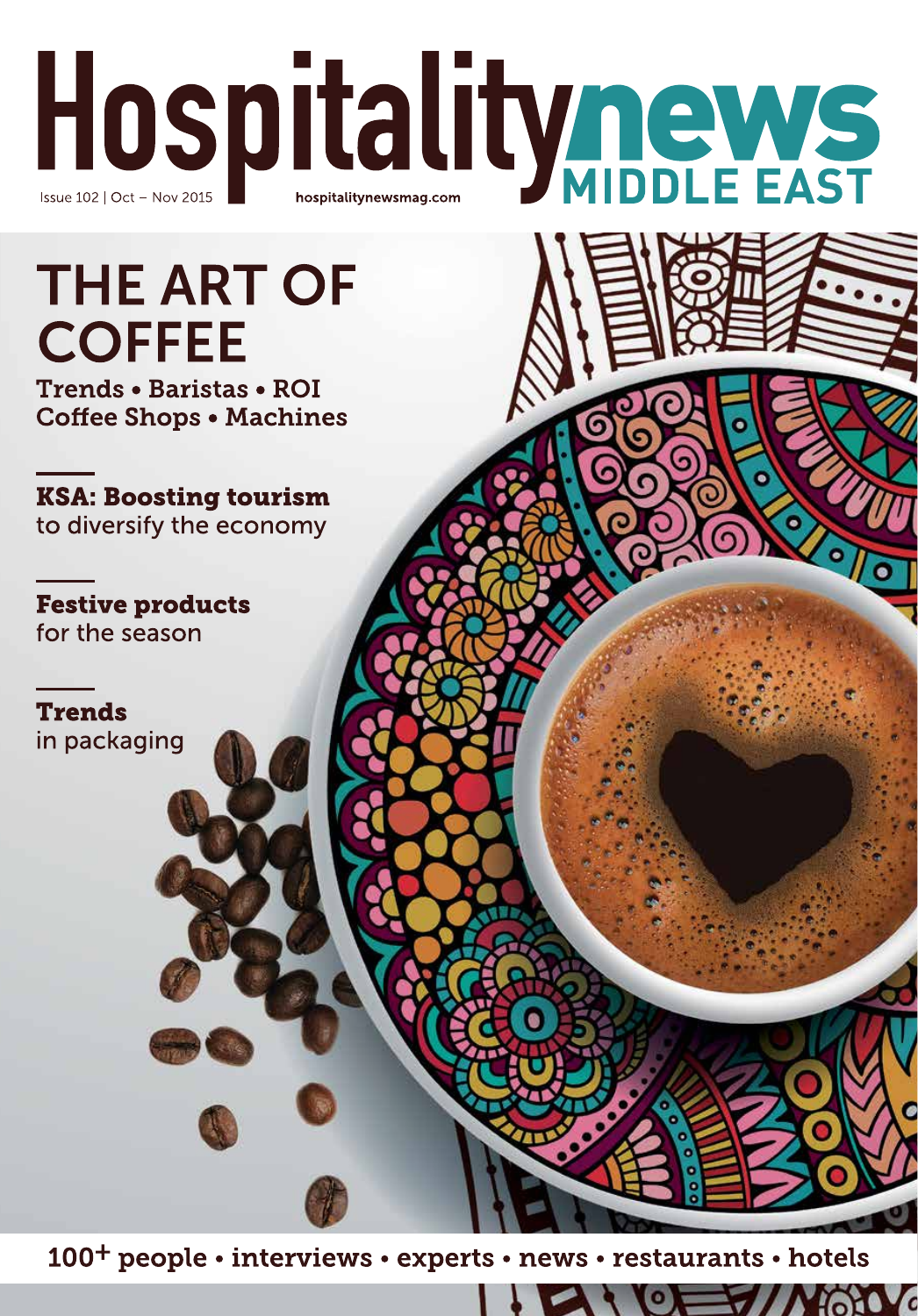

# **KSA: Boosting tourism to diversify the economy**

With a growth rate of 3.6 percent in 2014, Saudi Arabia continues its long efforts to shift from dependency on oil exports to a diversified economy. In order to achieve this, real estate and infrastructure are on the rise. Mega projects include the creation of brand new economic cities, fast-track development of the Red Sea Coast and large scale public transportation schemes. Toufic Akl, partner handling operations at Hodema breaks down the numbers

## Tourism growth

On the institutional side of the coin, new socio-economic laws accompany the fast development and gradually reshape Saudi society. The introduction of a legal minimum wage in 2013 has increased the general level of income and purchasing power. Shopping is the main entertainment activity of the country so consequently this rise in purchasing power is expected to translate into increased spending on leisure and F&B.

For a number of years now, the country has recorded a steady increase in demand for all hospitality related sectors. This trend represents a wide spectrum of opportunities for both local and foreign investors.

Saudi Arabia's tourism sector is expected to boom in the next five years. The current USD 15 billion tourism revenue is forecasted to reach USD 65 billion in 2020 creating over 2.3 million jobs.

Riyadh and Jeddah are prime destinations for business travel while Mecca and Medina attract more than 3 million religious pilgrims every year for the Hajj and Umrah seasons.

The Kingdom however wants to diversify and for that purpose has its eyes set on the Red Sea. Tourism mega projects on

the Red Sea Coast imply no less than half a million rooms spread over 1,800 km of coast. This massive project is expected to start launching at the end of 2015.

This spectacular growth however, also comes with challenges for Saudi Arabia. Human resources is an issue in both F&B and hotels sectors, especially with the Nitaqat or Saudization law initiated by the Ministry of Labour, which limits the possibility of issuing work visas to foreigners.

## Most preeminent mega cities under construction in KSA

| <b>City</b>                                  | Location | <b>Focus</b>                                                     | <b>Expected</b><br>investment<br>(USD billion) | <b>Expected</b><br>job creation |
|----------------------------------------------|----------|------------------------------------------------------------------|------------------------------------------------|---------------------------------|
| King Abdullah Economic City                  | Rabigh   | Port and logistics, light industry and services                  | 27                                             | 1 million                       |
| Prince Abdulaziz Bin Musaid<br>Economic City | Hail     | Logistics, agribusiness, minerals and<br>construction material   | 8                                              | 55,000                          |
| Knowledge Economic City                      | Medina   | Knowledge based industries and services with<br>an Islamic focus |                                                | 20,000                          |
| Jazan Economic City                          | Jazan    | Energy and labor intensive industries                            | 27                                             | 500,000                         |

# Upcoming transportation schemes in KSA

| <b>Project</b>                  | <b>Location</b>         | <b>Description</b>                        | <b>Expected</b><br>investment<br>(USD billion) | Launching<br>date |
|---------------------------------|-------------------------|-------------------------------------------|------------------------------------------------|-------------------|
| The Riyadh Metro                | Riyadh                  | 6 lines of fast public transport          | 10                                             | 2017              |
| High speed Haramain Railway     | Jeddah - Medina - Mecca | 35 trains, 5 stations                     | 10                                             | 2015              |
| King Abdualziz National Airport | Jeddah                  | Capacity to host 80 million<br>travellers | N/A                                            | 2015              |